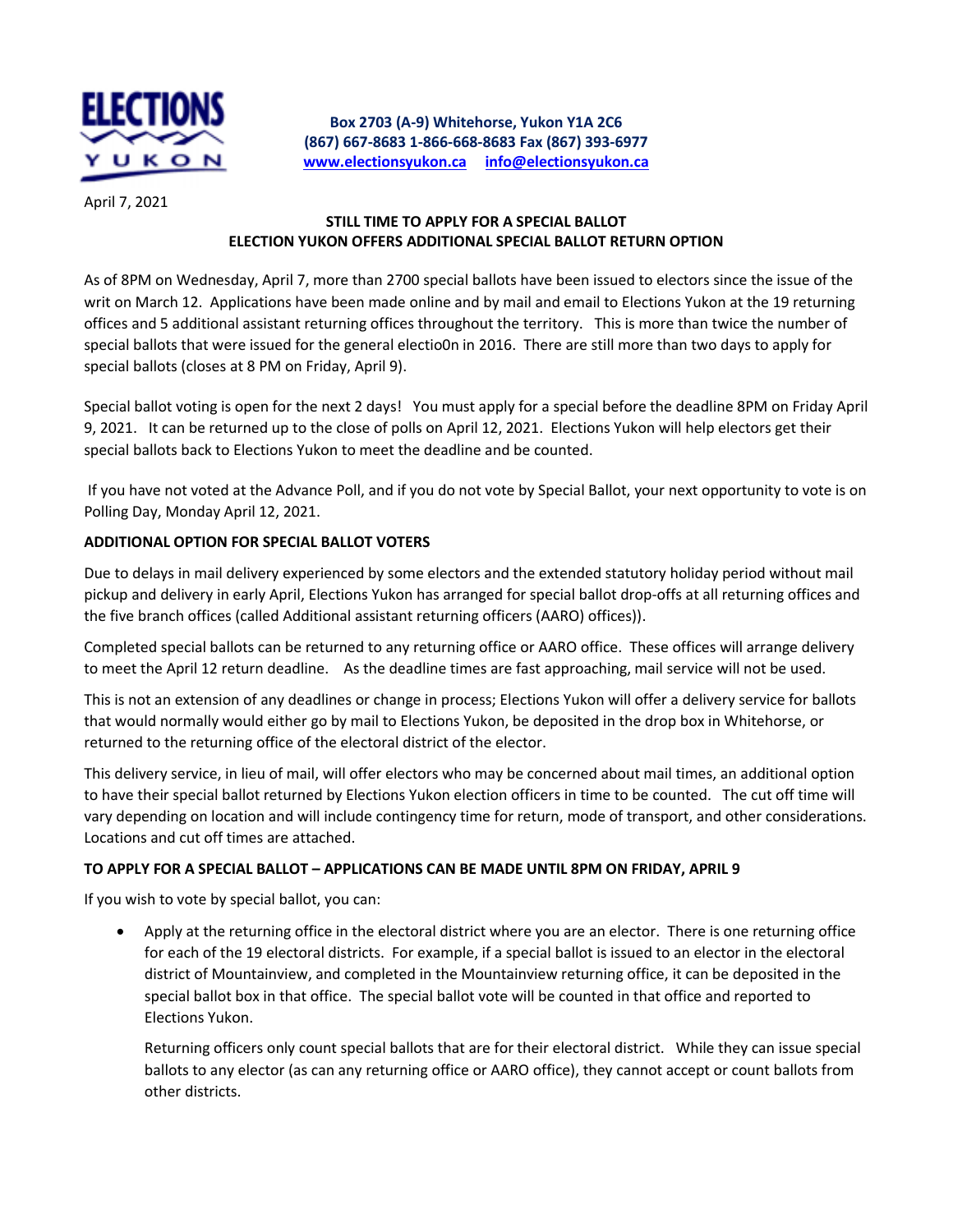Apply at any returning office or AARO office (there are five AARO offices – in the districts of Kluane (Beaver Creek), Pelly-Nisultin (Faro and Ross River), and Mayo-Tatchun (Carmacks and Pelly Crossing).

The special ballot can be completed in any returning office. If the special ballot is for candidates in another electoral district, the special ballot must be returned to the returning office for that electoral district or returned to Elections Yukon.

For example, if a special ballot is issued from Mayo-Tatchun for an elector in the electoral district of Kluane, it must be returned to the Kluane returning office in Haines Junction or Elections Yukon by close of polls to be counted.

Returning offices can receive and count ballots only for their district. Elections Yukon can count ballots for any district.

## **TO RETURN A SPECIAL BALLOT – MUST RECEIVED AT THE RETURNING OFFICE OF THE ELECTOR OR ELECTIONS YUKON BY CLOSE OF POLLS ON APRIL 12**

Special ballots must be returned to the returning office in the electoral district of the elector or to Elections Yukon. Close of polls is 8PM on Monday, April 12. Special ballots will not be accepted at polling stations. Special ballots received after 8PM will not be counted.

Elections Yukon, through its returning offices and AARO offices, will offer a delivery option for electors who wish to have their special ballots returned to Election Yukon.

To return a completed special ballot, an elector can:

- Return it to the returning office in the electoral district of the elector (addressed postage paid envelope). The special ballot will be placed in the ballot box and counted there.
- Return it to Elections Yukon by mail (addressed postage paid envelope)
- Deposit it in the drop box (addressed postage paid envelope)
- Return it to any returning office or AARO office by the cut off times in the attached schedule. Elections Yukon election workers will arrange delivery on your behalf.

If an elector wishes to vote by special ballot, or has not yet returned their special ballot, there is still time.

The fastest way to get a special ballot is to apply at any returning office or AARO office. If it is at the returning officer of your electoral district, you can complete and deposit it in the special ballot box located there.

Once your special ballot is complete, you have a number of options to get it back to Elections Yukon for the count.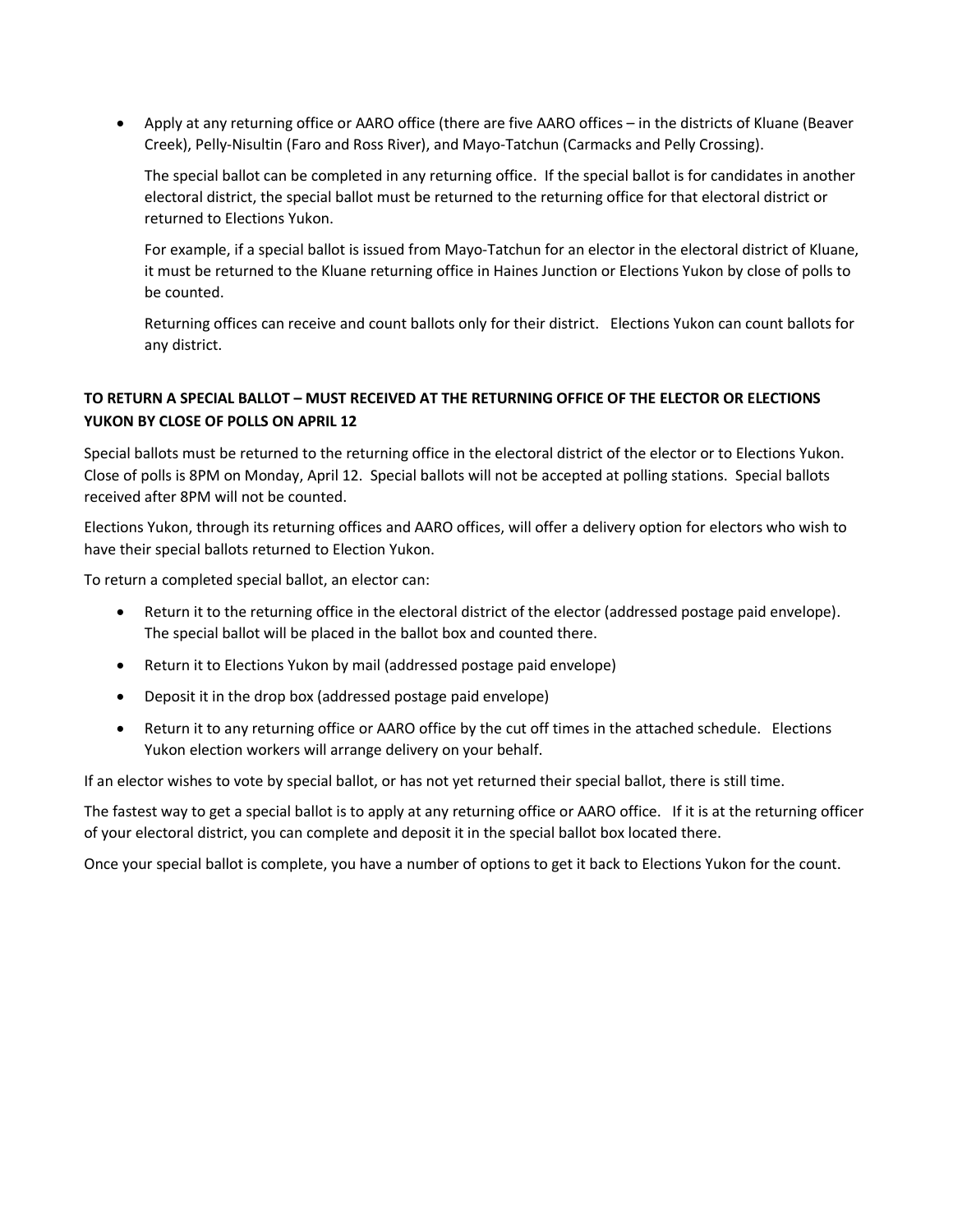# **SPECIAL BALLOT DROP OFF TIMES AND LOCATIONS**

| <b>ED</b> | <b>ELECTORAL DISTRICT</b> | <b>OFFICERS</b>                                                                                                                                                                                             | <b>RO OFFICE</b>                                          | <b>TIMES</b>                | <b>AARO OFFICE</b> | <b>TIMES</b> |
|-----------|---------------------------|-------------------------------------------------------------------------------------------------------------------------------------------------------------------------------------------------------------|-----------------------------------------------------------|-----------------------------|--------------------|--------------|
| 1.        | <b>COPPERBELT NORTH</b>   | <b>Melanie Pettefer</b><br><b>Returning Officer</b><br>ED01@electionsyukon.ca<br>867-332-7811<br><b>Rick Karp</b><br><b>Assistant Returning Officer</b><br>ElectionsYukon.ED01ARO@gmail.com<br>867-332-4036 | 81B Wilson Drive<br>(Granger Mall)<br>Whitehorse, YT      | Mon<br>Apr 12<br>Noon       | N/A                |              |
| 2.        | <b>COPPERBELT SOUTH</b>   | <b>Brian Fidler</b><br>Returning Officer<br>ED02@electionsyukon.ca<br>867-332-7812<br>Mary Sloan<br><b>Assistant Returning Officer</b><br>ElectionsYukon.ED02ARO@gmail.com<br>867-335-0943                  | 5 Lorne Road<br>(Igloo Building Supply)<br>Whitehorse, YT | Mon<br>Apr 12<br>Noon       | N/A                |              |
| 3.        | <b>KLONDIKE</b>           | Charles Brunner<br>Returning Officer<br>ED03@electionsyukon.ca<br>867-332-7813<br>James (Jim) Taggart<br><b>Assistant Returning Officer</b><br>ElectionsYukon.ED03ARO@gmail.com<br>867-993-5799             | 486 King Street<br>(St. Mary's Hall)<br>Dawson City, YT   | Sat<br>Apr 10<br>5:00<br>PM | N/A                |              |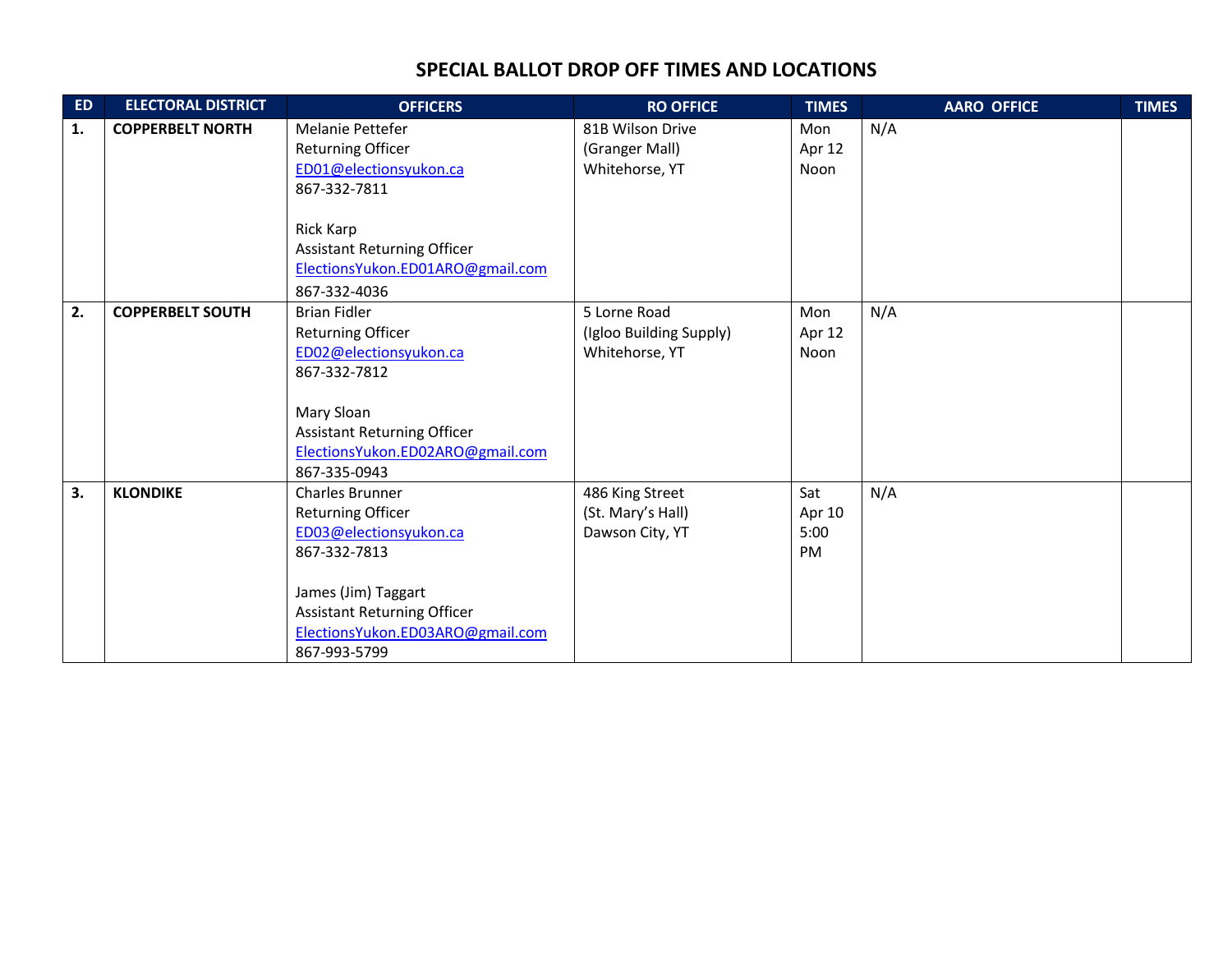| <b>ED</b> | <b>ELECTORAL DISTRICT</b> | <b>OFFICERS</b>                                                                                                                                                                                     | <b>RO OFFICE</b>                                                                   | <b>TIMES</b>            | <b>AARO OFFICE</b>                                                                                                                                                                              | <b>TIMES</b>                  |
|-----------|---------------------------|-----------------------------------------------------------------------------------------------------------------------------------------------------------------------------------------------------|------------------------------------------------------------------------------------|-------------------------|-------------------------------------------------------------------------------------------------------------------------------------------------------------------------------------------------|-------------------------------|
| 4.        | <b>KLUANE</b>             | Paulette Schatz<br><b>Returning Officer</b><br>ED04@electionsyukon.ca<br>867-332-7815<br>Lisa Pauls<br><b>Assistant Returning Officer</b>                                                           | 180 Alaska Highway<br>(Alsek Renewable Resource<br>Council)<br>Haines Junction, YT | Sun<br>Apr 11<br>3PM    | Dana LeBlanc<br><b>Additional Assistant Returning</b><br>Officer - Beaver Creek<br>ED04a@electionsyukon.ca<br>604-703-2777/867-334-52343<br>Canada Border Services Agency                       | Sat<br>Apr 10<br>5:00<br>PM   |
|           |                           | ElectionsYukon.ED04ARO@gmail.com<br>867-634-5125                                                                                                                                                    |                                                                                    |                         | (CBSA) Cul-de-sac<br>Beaver Creek, YT                                                                                                                                                           |                               |
| 5.        | <b>LAKE LABERGE</b>       | <b>Tracey Andrew</b><br><b>Returning Officer</b><br>ED05@electionsyukon.ca<br>867-332-7816<br>Audrey Lock<br><b>Assistant Returning Officer</b><br>ElectionsYukon.ED05ARO@gmail.com<br>867-335-2343 | 427 North Klondike Highway<br>(Hootalinqua Fire Hall)<br>Whitehorse, YT            | Mon<br>Apr 12<br>Noon   | N/A                                                                                                                                                                                             |                               |
| 6.        | <b>MAYO-TATCHUN</b>       | Joan Hyrve<br><b>Returning Officer</b><br>ED06@electionsyukon.ca<br>867-332-7817<br>Natasha Young<br><b>Assistant Returning Officer</b><br>ElectionsYukon.ED06ARO@gmail.com                         | 310 6th Avenue<br>(Mayo Curling Lounge)<br>Mayo, YT                                | Sunday<br>Apr 11<br>3PM | <b>Bonnie Cooper</b><br><b>Additional Assistant Returning</b><br>Officer - Carmacks<br>ED06a@electionsyukon.ca<br>867-332-7834<br>Tsawnjik Street<br>Carmacks, YT                               | Friday<br>Apr 9<br>8:00<br>PM |
|           |                           | 867-333-0773                                                                                                                                                                                        |                                                                                    |                         | Joan Hyrve<br><b>Additional Assistant Returning</b><br>Officer - Pelly Crossing<br>ED06@electionsyukon.ca<br>867-332-7817<br>Yukon University<br><b>Pelly Crossing Campus</b><br>Pelly Crossing | Thur.<br>Apr 8<br>5:30<br>PM  |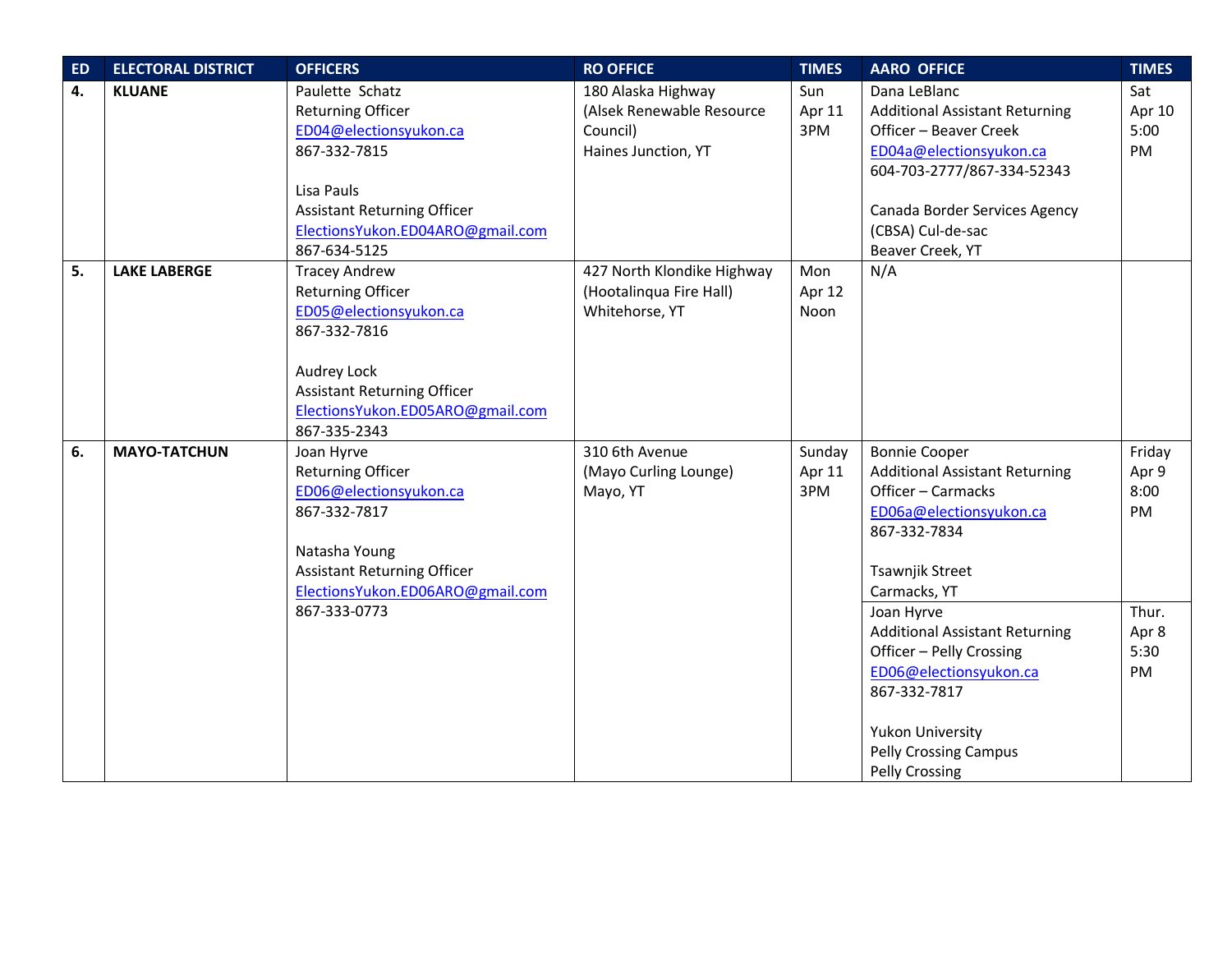| <b>ED</b> | <b>ELECTORAL DISTRICT</b>                    | <b>OFFICERS</b>                                                                                                                                                                                                              | <b>RO OFFICE</b>                                                              | <b>TIMES</b>            | <b>AARO OFFICE</b>                                                                                                                                                             | <b>TIMES</b>                                                               |
|-----------|----------------------------------------------|------------------------------------------------------------------------------------------------------------------------------------------------------------------------------------------------------------------------------|-------------------------------------------------------------------------------|-------------------------|--------------------------------------------------------------------------------------------------------------------------------------------------------------------------------|----------------------------------------------------------------------------|
| 7.        | <b>MOUNT LORNE-</b><br><b>SOUTHERN LAKES</b> | Janet Constable Rushant<br><b>Returning Officer</b><br>ED07@electionsyukon.ca<br>867-332-7820<br>Maryanne Wally-Welin<br><b>Assistant Returning Officer</b><br>ElectionsYukon.ED07ARO@gmail.com<br>867-821-3811/867-332-3031 | 305 Bennett Avenue<br>Carcross, YT                                            | Sunday<br>Apr 11<br>3PM | N/A                                                                                                                                                                            |                                                                            |
| 8.        | <b>MOUNTAINVIEW</b>                          | Beverly Buckway<br><b>Returning Officer</b><br>ED08@electionsyukon.ca<br>867-332-7821<br>Penny Rawlings<br><b>Assistant Returning Officer</b><br>ElectionsYukon.ED08ARO@gmail.com<br>867-633-5127                            | 81B Wilson Drive<br>(Granger Mall)<br>Whitehorse, YT                          | Mon<br>Apr 12<br>Noon   | N/A                                                                                                                                                                            |                                                                            |
| 9.        | <b>PELLY-NISUTLIN</b>                        | Brenda Oziewicz<br><b>Returning Officer</b><br>ED09@electionsyukon.ca<br>867-332-7823<br>Sharon Sterritt<br><b>Assistant Returning Officer</b><br>ElectionsYukon.ED09ARO@gmail.com<br>867-390-2401/867-334-5335              | Alaska Highway<br>(Yukon Hotel)<br>Teslin, YT                                 | Sat<br>Apr 10<br>5PM    | Lisa Snyder<br><b>Additional Assistant Returning</b><br>Officer - Faro<br>ED09a@electionsyukon.ca<br>867-332-7836<br>610 Yates Cres<br>Faro<br><b>TBD</b><br><b>Ross River</b> | Friday<br>Apr 9<br>By<br>Appoin<br>tment<br>Friday<br>Apr 9<br>By<br>App't |
| 10.       | <b>PORTER CREEK CENTRE</b>                   | Joanne Green<br><b>Returning Officer</b><br>ED10@electionsyukon.ca<br>867-332-7824<br>Donna Shopland<br><b>Assistant Returning Officer</b><br>ElectionsYukon.ED10ARO@gmail.com<br>867-633-2256                               | 45 Boxwood Crescent<br>(Church of the Northern<br>Apostles)<br>Whitehorse, YT | Mon<br>Apr 12<br>Noon   | N/A                                                                                                                                                                            |                                                                            |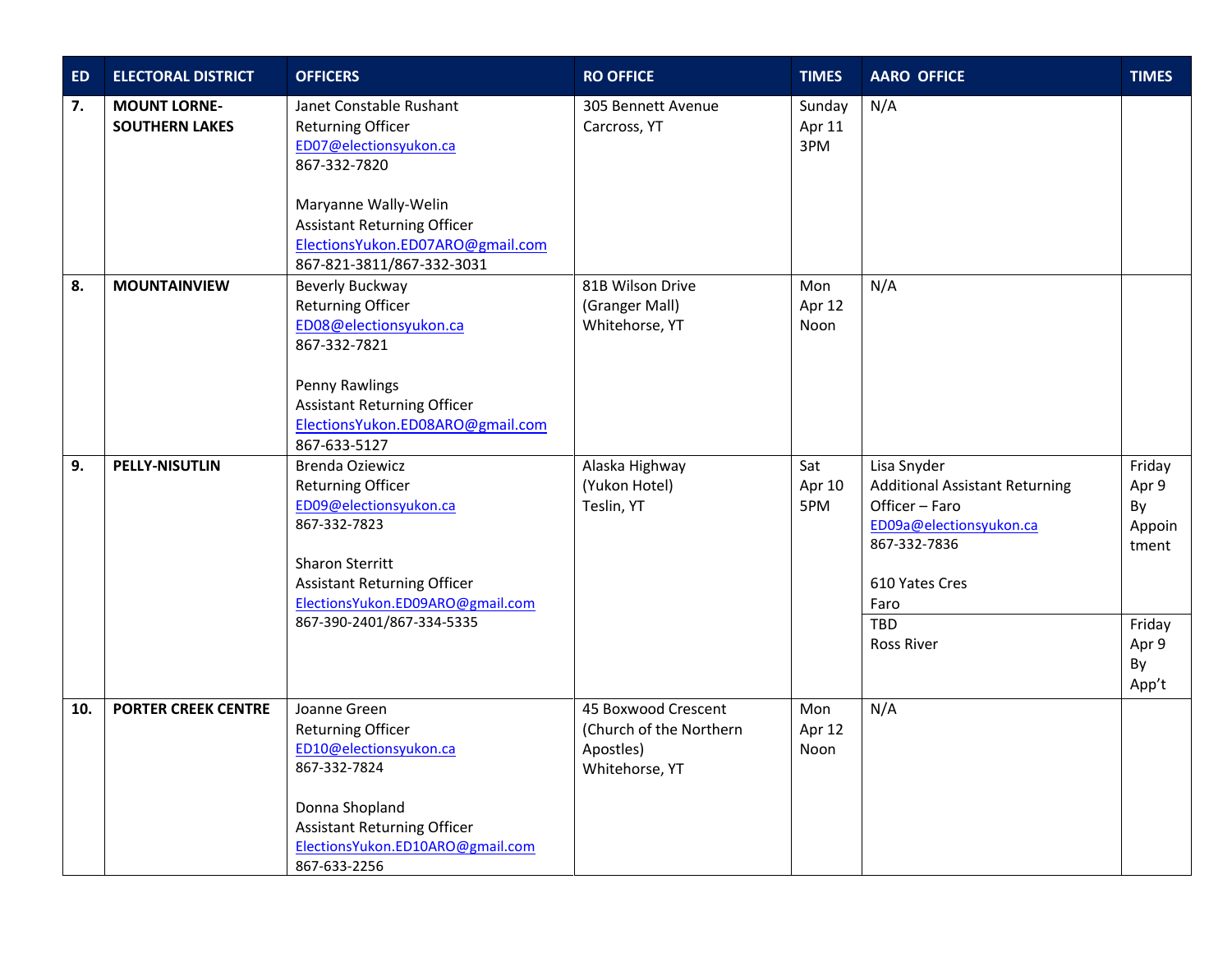| ED  | <b>ELECTORAL DISTRICT</b> | <b>OFFICERS</b>                    | <b>RO OFFICE</b>        | <b>TIMES</b> | <b>AARO OFFICE</b> | <b>TIMES</b> |
|-----|---------------------------|------------------------------------|-------------------------|--------------|--------------------|--------------|
| 11. | <b>PORTER CREEK NORTH</b> | Kathy O'Donovan                    | 45 Boxwood Crescent     | Mon          | N/A                |              |
|     |                           | <b>Returning Officer</b>           | (Church of the Northern | Apr 12       |                    |              |
|     |                           | ED11@electionsyukon.ca             | Apostles)               | Noon         |                    |              |
|     |                           | 867-332-7803                       | Whitehorse, YT          |              |                    |              |
|     |                           | Fran Landreth                      |                         |              |                    |              |
|     |                           | <b>Assistant Returning Officer</b> |                         |              |                    |              |
|     |                           | ElectionsYukon.ED11ARO@gmail.com   |                         |              |                    |              |
|     |                           | 867-334-2725                       |                         |              |                    |              |
| 12. | <b>PORTER CREEK SOUTH</b> | Timothy Green                      | 45 Boxwood Crescent     | Mon          | N/A                |              |
|     |                           | <b>Returning Officer</b>           | (Church of the Northern | Apr 12       |                    |              |
|     |                           | ED12@electionsyukon.ca             | Apostles)               | Noon         |                    |              |
|     |                           | 867-332-7825                       | Whitehorse, YT          |              |                    |              |
|     |                           |                                    |                         |              |                    |              |
|     |                           | Jeffrey Marynowski                 |                         |              |                    |              |
|     |                           | <b>Assistant Returning Officer</b> |                         |              |                    |              |
|     |                           | ElectionsYukon.ED12ARO@gmail.com   |                         |              |                    |              |
|     |                           | 867-633-4829                       |                         |              |                    |              |
| 13. | <b>RIVERDALE NORTH</b>    | Lake Pearson                       | 95 Lewes Blvd           | Mon          | N/A                |              |
|     |                           | <b>Returning Officer</b>           | (Lewes Boulevard Mall)  | Apr 12       |                    |              |
|     |                           | ED13@electionsyukon.ca             | Whitehorse, YT          | Noon         |                    |              |
|     |                           | 867-332-7826                       |                         |              |                    |              |
|     |                           |                                    |                         |              |                    |              |
|     |                           | Corinne Gurtler                    |                         |              |                    |              |
|     |                           | <b>Assistant Returning Officer</b> |                         |              |                    |              |
|     |                           | ElectionsYukon.ED13ARO@gmail.com   |                         |              |                    |              |
|     |                           | 867-335-2173                       |                         |              |                    |              |
| 14. | <b>RIVERDALE SOUTH</b>    | <b>Birgit Martens</b>              | 95 Lewes Blvd           | Mon          | N/A                |              |
|     |                           | <b>Returning Officer</b>           | (Lewes Boulevard Mall)  | Apr 12       |                    |              |
|     |                           | ED14@electionsyukon.ca             | Whitehorse, YT          | Noon         |                    |              |
|     |                           | 867-332-7827                       |                         |              |                    |              |
|     |                           | Marovie Castroverde                |                         |              |                    |              |
|     |                           | <b>Assistant Returning Officer</b> |                         |              |                    |              |
|     |                           | ElectionsYukon.ED14ARO@gmail.com   |                         |              |                    |              |
|     |                           | 867-333-3862/867-333-1365          |                         |              |                    |              |